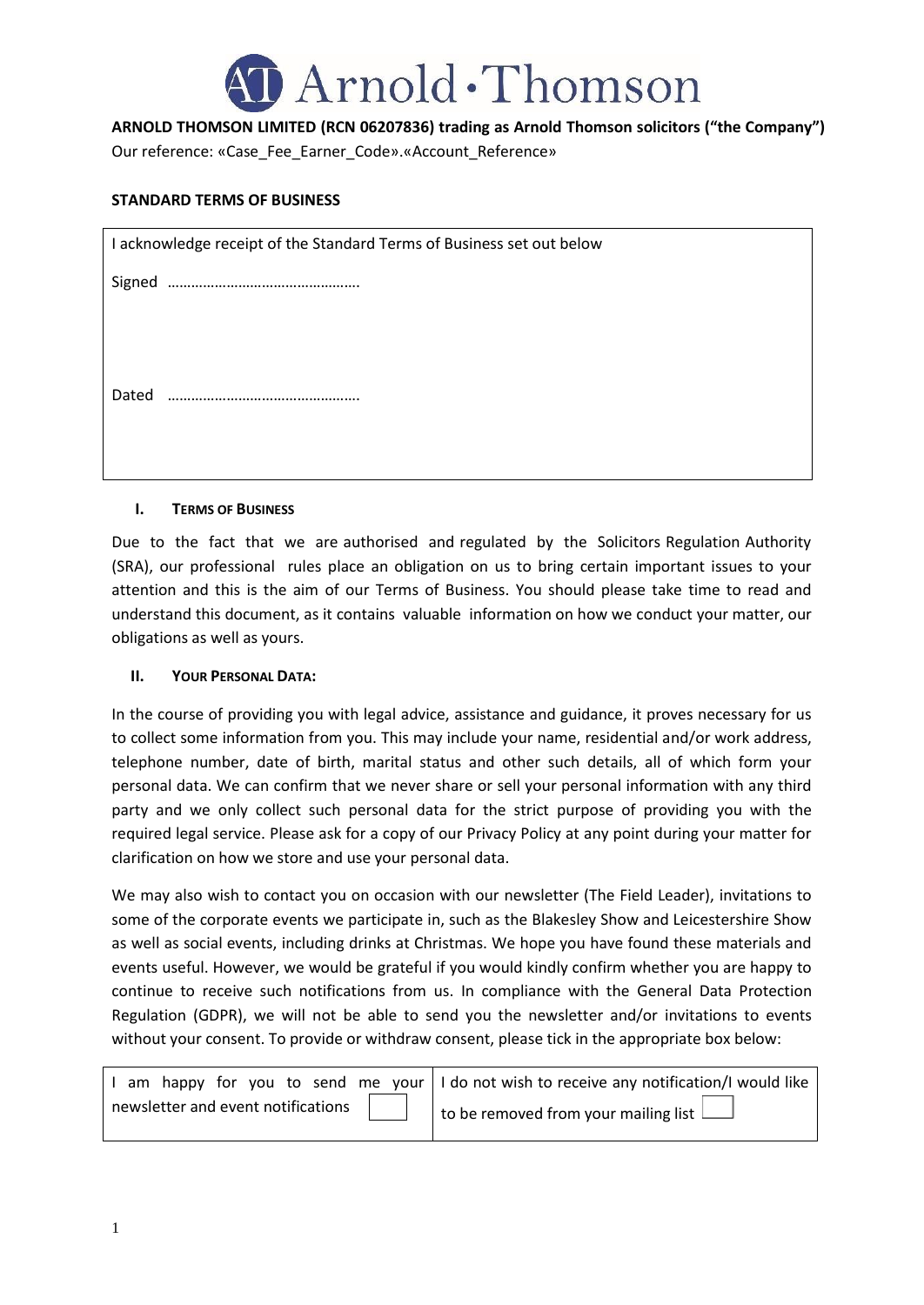## **1. HOURS OF BUSINESS**

Our hours of business are Monday to Thursday 9:00am to 5:15pm and Friday 9:00am to 5:00pm. If you need to contact us in an emergency, please try us on [info@arnoldthomson.com](mailto:info@arnoldthomson.com) and we shall endeavour to assist.

## **2. OUR RESPONSIBILITIES**

Our responsibilities may/will include reviewing your matter regularly and keeping you updated at the appropriate stage. Our work does not include tax, or any other ancillary advice, unless specifically instructed by you, and for which there may be an additional fee.

### **3. YOUR RESPONSIBILITIES**

As the client(s) your responsibilities may/will include providing us with clear, timely and accurate instructions, and providing all documentation required to complete the transaction in a timely manner.

### **4. CONFLICTS OF INTEREST**

The term 'Conflict of Interest' refers to a situation where:

- 4.1 we have received instructions from you and another party (or parties) whose interests may potentially clash with your best interests because the instructions relate to the same or a related matter, giving rise to a conflict in our duties;
- 4.2 our duty to act in your best interests in relation to a matter conflicts, or there is potential for it to be in conflict, with our own interests in relation to that or a related matter;
- 4.3 your instructions relate to a matter on which we previously acted for or are acting for another client and the details or information about their matter may:
	- i. reasonably be expected to be material; and
	- ii. you have an interest adverse to our other client or former client.

To avoid a conflict-of-interest situation, we search our records extensively before accepting instructions from all our clients and we continue to perform the necessary searches as matters progress. Where it becomes apparent that a conflict has arisen or may arise, we may not be able to accept or continue working on the relevant matter. If this becomes applicable to you, we will notify you as soon as we become aware of any potential conflict.

#### **5. PEOPLE RESPONSIBLE FOR YOUR WORK**

You have been notified from inception of the identity of the person who will carry out most of the work in relation to your matter and whether anyone else will also be assisting from time to time. If the person dealing with your matter is unavailable, please either leave a message to return your call or speak to his/her secretary who will be pleased to take a message.

We will try to avoid changing the people who handle your work but if this cannot be avoided, we will inform you promptly of the identity of the person who will be handling the matter and why any change was necessary.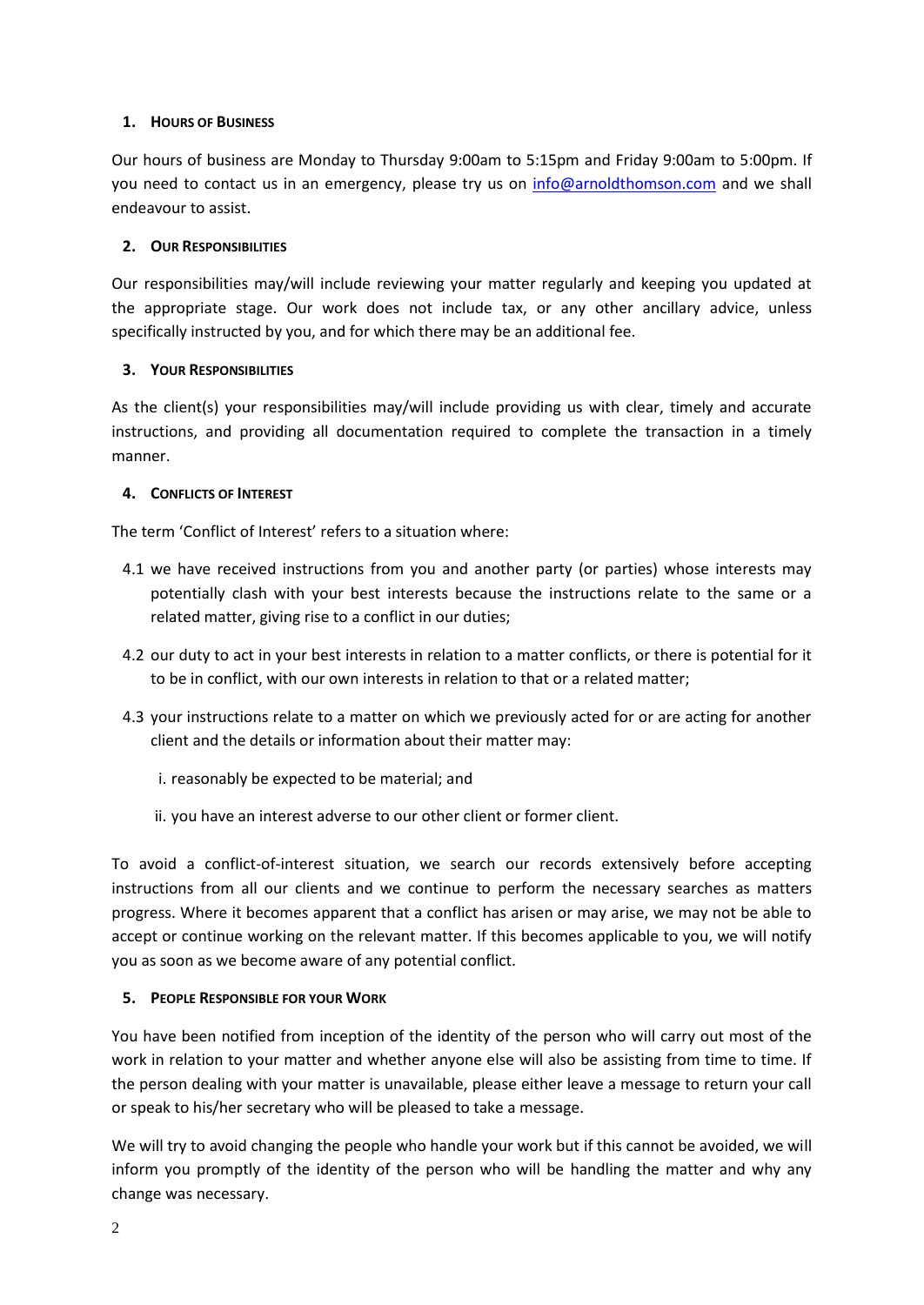We must, however, stress that all legal liability rests at all times with the Company and not with any particular individual. We aim to offer all of our clients an efficient and effective service, and we are confident that we will do so in this case. However, should there be any aspect of our service with which you are unhappy and which you cannot resolve with the person handling your case, please raise this as soon as possible with our Practice Director, Mrs. Remi Stumpenhusen.

# **6. STATUTORY REQUIREMENTS**

The Company is subject to legislation which, in certain circumstances, can override the solicitor's duty of confidentiality to the client. We are obliged to report all suspicious or potentially suspicious transactions to the UK Serious Organised Crime Agency.

We are obliged to satisfy ourselves as to your identity, even if we have done business for you previously. If a third party is involved, for example a loan from a parent, friend or company, we must also satisfy ourselves as to their identity and the source of the money. If requested, you must complete any Proof of Identity form sent to you as soon as possible and return it together with the documentation required. We may be obliged to seek additional proof of identity in certain circumstances. If this is not returned within 14 days, we reserve the right to cease work on your matter until the documents are provided.

The recent changes to the Anti-Money Laundering Regulations now impose a further obligation upon us to verify your identity and this is carried out by an electronic search via our search agents based upon the proofs of identity which you provide us. The search will check a number of registers, including credit registers, for the sole purpose of confirming your identity, and the information provided is used solely for this purpose. The cost of the search (whenever applicable) will be included in our invoice when we render our account.

Our client account may only be used for holding money for specific transactions. We must know in advance of a transaction the source of any money that is being transferred into our client account and where we send you a Source of Funds form at any point in your transaction, this must be completed and returned. Cheques and electronic transfers from recognised UK banks are, generally, perfectly acceptable. Electronic transfers from overseas banks and, particularly, from offshore trusts and tax havens, may have to be investigated and could delay matters for up to 31 days. Funds arriving from an unidentified source will have to be investigated, which could also cause a delay of up to 31 days. We cannot accept responsibility for any resulting delays caused by regulatory requirements.

# **7. COMPLAINTS PROCEDURE**

If you are dissatisfied with any aspect of the service you receive, including the amount you have been charged, we have a complaints procedure which should be followed. To request a copy of the procedure, please speak to either the lawyer you are dealing with or Remi Stumpenhusen, Director and Complaints Manager. Remi can be contacted via post: Arnold Thomson, 205 Watling Street West, Towcester, Northants, NN12 6BX or via emai[l rs@arnoldthomson.com.](mailto:rs@arnoldthomson.com)

We shall do all that we can to resolve a complaint with you through our complaints procedure but if you remain dissatisfied, you will have the right to refer the matter to the Legal Ombudsman within six months of your last contact with us.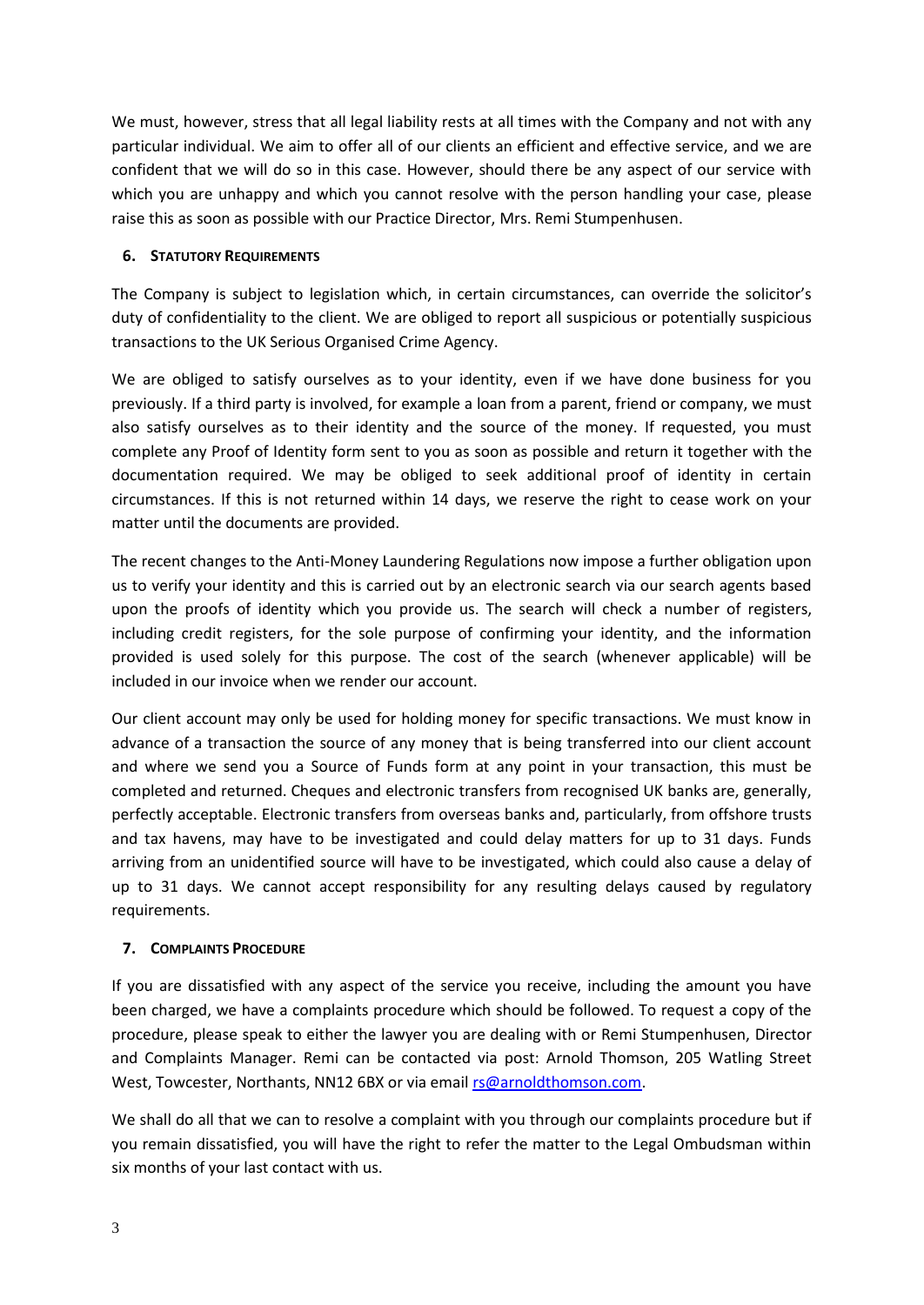The Legal Ombudsman can be contacted at: PO Box 6806, Wolverhampton, WV1 9WJ; Tel: 0300 555 0333[; www.legalombudsman.org.uk](http://www.legalombudsman.org.uk/) email: enquiries@legalombudsman.org.uk

## **8. CHARGES AND EXPENSES**

Our charges are generally based on the time spent in dealing with the matter. Time spent will include meetings with you and perhaps others; considering, preparing and working on papers; correspondence and making and receiving telephone calls. Charges will be calculated by reference to the hourly rate prevailing when the work is carried out. These rates are normally reviewed annually on 1 January although they may be reviewed occasionally from time to time throughout the year. Details of our current hourly rate charges are set out below. You will be notified in writing of any increase.

| <b>MR MATT HAWKINS</b><br><b>KATIE LINCOLN</b><br>Solicitor and<br>£315<br>Director<br>matt.hawkins@arnoldthomson.com<br>katie.lincoln@arnoldthomson.com<br><b>MRS CHRISTINE SIMKINS</b><br><b>JOANNE STEVENS</b><br>Consultant<br>£315<br>Solicitor<br>christine.simkins@arnoldthomson.com<br>joanne.stevens@arnoldthomson.com<br>Chartered<br><b>MRS KATE AUSTIN</b><br><b>DONNA BULLOCK</b><br>Legal<br>£290<br>Executive and<br>kate.austin@arnoldthomson.com<br>donna.bullock@arnoldthomson.com<br>Director<br><b>JEN FOSTER</b><br><b>MRS NADIYA VIRANI-BLAND</b><br>Solicitor &<br>£290<br>Director<br>jen.foster@arnoldthomson.com<br>nadiya.virani-bland@arnoldthomson.com<br><b>JEN FOSTER</b><br><b>MRS CAROLINE GIBBS</b><br>Consultant<br>£290<br>Solicitor<br>jen.foster@arnoldthomson.com<br>caroline.gibbs@arnoldthomson.com<br><b>LORRAINE ANDERSON</b><br><b>MRS ALBERTA REID</b><br>lorraine.anderson@arnoldthomson.com<br>Senior<br>alberta.reid@arnoldthomson.com<br>Conveyancing<br>£290<br>Manager &<br><b>SOPHIE ALLEN</b><br>Director<br>sophie.allen@arnoldthomson.com<br>Solicitor &<br><b>MRS ANGELA GUESS</b><br><b>JOANNE STEVENS</b><br>Head of<br>£290<br>Commercial<br>angela.guess@arnoldthomson.com<br>joanne.stevens@arnoldthomson.com<br>Property<br>Associate<br><b>MRS RHIANNON BESWICK</b><br><b>EMMA SCOTT</b> | <b>LAWYER</b> | <b>RATE</b> | <b>QUALIFICATION</b> | <b>SECRETARY</b> |
|---------------------------------------------------------------------------------------------------------------------------------------------------------------------------------------------------------------------------------------------------------------------------------------------------------------------------------------------------------------------------------------------------------------------------------------------------------------------------------------------------------------------------------------------------------------------------------------------------------------------------------------------------------------------------------------------------------------------------------------------------------------------------------------------------------------------------------------------------------------------------------------------------------------------------------------------------------------------------------------------------------------------------------------------------------------------------------------------------------------------------------------------------------------------------------------------------------------------------------------------------------------------------------------------------------------------------------------------------------|---------------|-------------|----------------------|------------------|
|                                                                                                                                                                                                                                                                                                                                                                                                                                                                                                                                                                                                                                                                                                                                                                                                                                                                                                                                                                                                                                                                                                                                                                                                                                                                                                                                                         |               |             |                      |                  |
|                                                                                                                                                                                                                                                                                                                                                                                                                                                                                                                                                                                                                                                                                                                                                                                                                                                                                                                                                                                                                                                                                                                                                                                                                                                                                                                                                         |               |             |                      |                  |
|                                                                                                                                                                                                                                                                                                                                                                                                                                                                                                                                                                                                                                                                                                                                                                                                                                                                                                                                                                                                                                                                                                                                                                                                                                                                                                                                                         |               |             |                      |                  |
|                                                                                                                                                                                                                                                                                                                                                                                                                                                                                                                                                                                                                                                                                                                                                                                                                                                                                                                                                                                                                                                                                                                                                                                                                                                                                                                                                         |               |             |                      |                  |
|                                                                                                                                                                                                                                                                                                                                                                                                                                                                                                                                                                                                                                                                                                                                                                                                                                                                                                                                                                                                                                                                                                                                                                                                                                                                                                                                                         |               |             |                      |                  |
|                                                                                                                                                                                                                                                                                                                                                                                                                                                                                                                                                                                                                                                                                                                                                                                                                                                                                                                                                                                                                                                                                                                                                                                                                                                                                                                                                         |               |             |                      |                  |
|                                                                                                                                                                                                                                                                                                                                                                                                                                                                                                                                                                                                                                                                                                                                                                                                                                                                                                                                                                                                                                                                                                                                                                                                                                                                                                                                                         |               |             |                      |                  |
|                                                                                                                                                                                                                                                                                                                                                                                                                                                                                                                                                                                                                                                                                                                                                                                                                                                                                                                                                                                                                                                                                                                                                                                                                                                                                                                                                         |               |             |                      |                  |
|                                                                                                                                                                                                                                                                                                                                                                                                                                                                                                                                                                                                                                                                                                                                                                                                                                                                                                                                                                                                                                                                                                                                                                                                                                                                                                                                                         |               |             |                      |                  |
|                                                                                                                                                                                                                                                                                                                                                                                                                                                                                                                                                                                                                                                                                                                                                                                                                                                                                                                                                                                                                                                                                                                                                                                                                                                                                                                                                         |               |             |                      |                  |
|                                                                                                                                                                                                                                                                                                                                                                                                                                                                                                                                                                                                                                                                                                                                                                                                                                                                                                                                                                                                                                                                                                                                                                                                                                                                                                                                                         |               |             |                      |                  |
|                                                                                                                                                                                                                                                                                                                                                                                                                                                                                                                                                                                                                                                                                                                                                                                                                                                                                                                                                                                                                                                                                                                                                                                                                                                                                                                                                         |               |             |                      |                  |
|                                                                                                                                                                                                                                                                                                                                                                                                                                                                                                                                                                                                                                                                                                                                                                                                                                                                                                                                                                                                                                                                                                                                                                                                                                                                                                                                                         |               |             |                      |                  |
|                                                                                                                                                                                                                                                                                                                                                                                                                                                                                                                                                                                                                                                                                                                                                                                                                                                                                                                                                                                                                                                                                                                                                                                                                                                                                                                                                         |               |             |                      |                  |
|                                                                                                                                                                                                                                                                                                                                                                                                                                                                                                                                                                                                                                                                                                                                                                                                                                                                                                                                                                                                                                                                                                                                                                                                                                                                                                                                                         |               |             |                      |                  |
|                                                                                                                                                                                                                                                                                                                                                                                                                                                                                                                                                                                                                                                                                                                                                                                                                                                                                                                                                                                                                                                                                                                                                                                                                                                                                                                                                         |               |             |                      |                  |
|                                                                                                                                                                                                                                                                                                                                                                                                                                                                                                                                                                                                                                                                                                                                                                                                                                                                                                                                                                                                                                                                                                                                                                                                                                                                                                                                                         |               |             |                      |                  |
|                                                                                                                                                                                                                                                                                                                                                                                                                                                                                                                                                                                                                                                                                                                                                                                                                                                                                                                                                                                                                                                                                                                                                                                                                                                                                                                                                         |               |             |                      |                  |
|                                                                                                                                                                                                                                                                                                                                                                                                                                                                                                                                                                                                                                                                                                                                                                                                                                                                                                                                                                                                                                                                                                                                                                                                                                                                                                                                                         |               | £245        |                      |                  |
|                                                                                                                                                                                                                                                                                                                                                                                                                                                                                                                                                                                                                                                                                                                                                                                                                                                                                                                                                                                                                                                                                                                                                                                                                                                                                                                                                         |               |             | Chartered            |                  |
| rhiannon.beswick@arnoldthomson.com<br>Legal<br>emma.scott@arnoldthomson.com<br>Executive                                                                                                                                                                                                                                                                                                                                                                                                                                                                                                                                                                                                                                                                                                                                                                                                                                                                                                                                                                                                                                                                                                                                                                                                                                                                |               |             |                      |                  |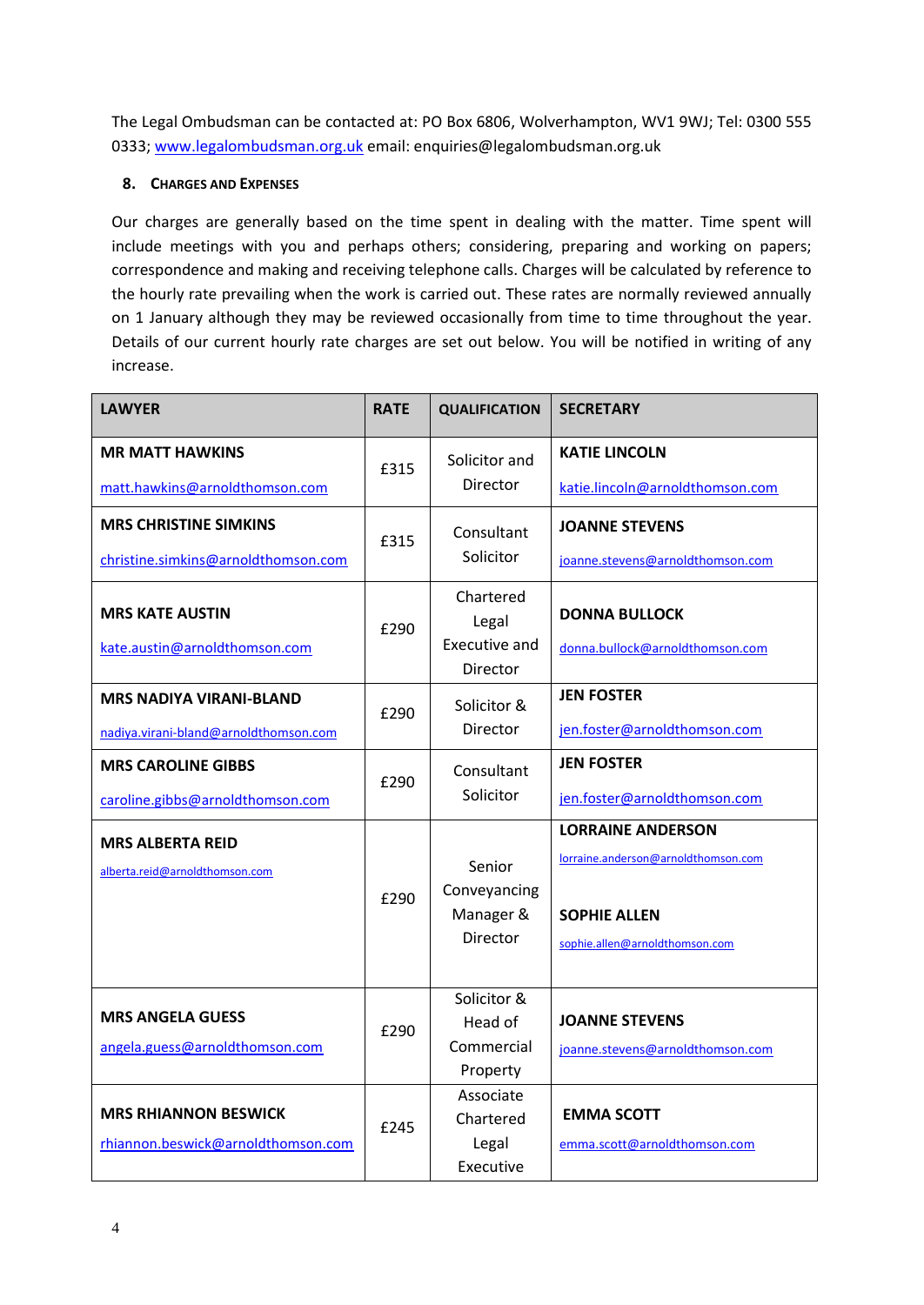| <b>MRS KAREN WARD</b>                                                 | £215 | <b>Private Client</b><br>Lawyer | <b>ANGELA JENKINSON</b>                                       |
|-----------------------------------------------------------------------|------|---------------------------------|---------------------------------------------------------------|
| karen.ward@arnoldthomson.com                                          |      |                                 | angela.jenkinson@arnoldthomson.com                            |
| <b>MRS SAMANTHA PRIESTMAN</b><br>samantha.priestman@arnoldthomson.com | £175 | Chartered<br>Legal<br>Executive | <b>ANGELA JENKINSON</b><br>angela.jenkinson@arnoldthomson.com |
| <b>MISS MORGAN BAINES</b>                                             | £160 | Agricultural                    |                                                               |
| morgan.baines@arnoldthomson.com                                       |      | Property<br>Solicitor           |                                                               |
| <b>MRS ROSAMUND BENNETT</b>                                           | £160 | <b>Private Client</b>           | <b>ANGELA JENKINSON</b>                                       |
| rosamund.bennett@arnoldthomson.com                                    |      | Solicitor                       | angela.jenkinson@arnoldthomson.com                            |
| <b>MRS LAURA BLACKWELL</b>                                            | £155 | Residential                     | <b>SOPHIE ALLEN</b>                                           |
| Laura.blackwell@arnoldthomson.com                                     |      | Conveyancer                     | sophie.allen@arnoldthomson.com                                |
| <b>MISS RHIANNA GURNEY</b>                                            |      | <b>Private Client</b>           |                                                               |
| rhianna.gurney@arnoldthomson.com                                      | £125 | Paralegal                       |                                                               |
| <b>MR BENJAMIN CURRIE</b><br>£100                                     |      | Property                        |                                                               |
| Benjamin.currie@arnoldthomson.com                                     |      | Paralegal                       |                                                               |
| <b>MR MIKE THOMSON</b>                                                | £360 | Solicitor                       | <b>SU SANDS</b>                                               |
| mike.thomson@arnoldthomson.com                                        |      | Consultant                      | su.sands@arnoldthomson.com                                    |

The hourly rates quoted do not include VAT which must be added at the prevailing rate at the time, currently 20%. You will also be responsible for payments which we have to make on your behalf and these will include fees to local authorities or other service providers for searches or copy documents, stamp duties and Land Registry fees. These are generally referred to as disbursements. It is normal practice to ask clients to pay sums of money from time to time on account of the charges and expenses that are expected in the following weeks or months and, if payment is not made promptly when requested, we reserve the right to suspend further action on your transaction. We shall, however, give you as much notice as possible of the likely amounts and when they will fall due.

On the information currently available to us, we would anticipate that our total charges will be as indicated in the Cost Estimate enclosed. You will appreciate however that it may be difficult, at this initial stage, to give a precise figure and we will inform you as soon as we are able if it becomes apparent that the estimate needs to be revised.

If you wish to set a limit on our charges, beyond which we would not proceed without specific prior discussion and agreement with you, please telephone to discuss and agree an appropriate figure.

Please note that if a third party has agreed to pay any part of our charges, should that party for any reason fail to pay, you remain primarily liable to do so.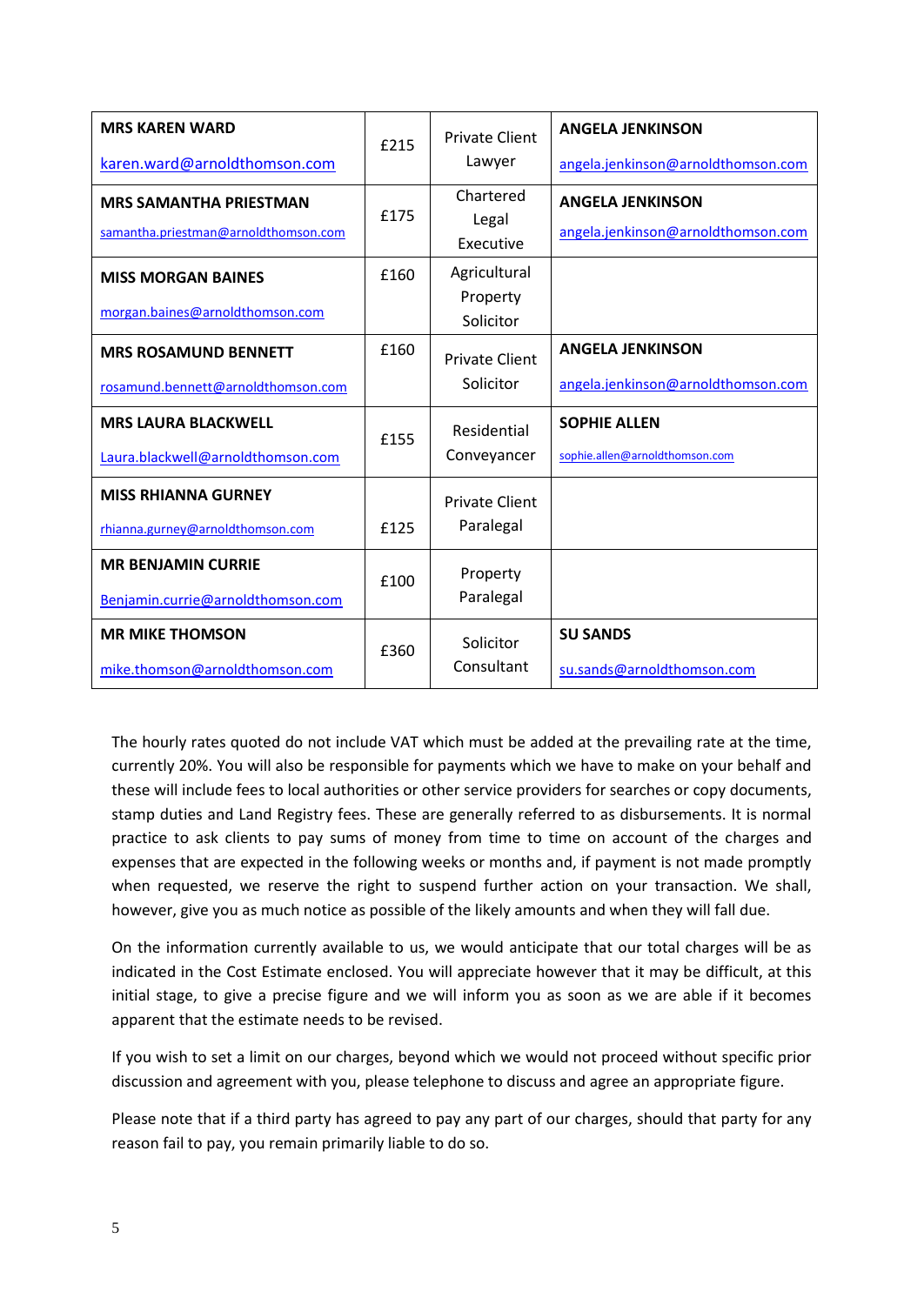### **9. BILLS AND MONEY**

Interest will automatically be calculated on any money we hold on your behalf in our client account. If that interest amounts to more than £20, we shall account to you for it. Interest will always be credited and paid to you gross (that is with no income tax deducted) at a rate equivalent to that available, from time to time, on the relevant sum from our bankers.

We will send you a bill when the work is completed but if the matter proves to be lengthy, the Company reserves the right to render interim bills at appropriate stages in your case. In this respect you should appreciate that we are often dependent on other parties before being able to finalise matters.

If we hold sufficient funds on your behalf and we have sent you a bill, we will deduct our charges from those funds and indeed are specifically required to do so under the Solicitors Accounts Rules which govern our handling of clients' money.

The payment of any bill is due in any event within 14 days of our sending it to you. If you do not pay the bill within this time, the Company will charge interest on the bill  $@$  8% per annum on a daily basis from the date of the bill. It is preferable that you notify us by email, where possible, when crediting our Client Account with any monies due. Please send your message beforehand to [accounts@arnoldthomson.com,](mailto:accounts@arnoldthomson.com) stating the amount being credited and the matter reference number (which will be found next to "Our Reference:" at the head of any correspondence we send you following this letter). If you do not have an email access, then please inform us by letter or telephone beforehand of your intention to credit our account.

In the event that the matter does not proceed or our instructions are otherwise terminated for whatever reason, you will be responsible for our costs accrued to that point and we will be entitled to keep all your papers and documents whilst money is owed to us. If you are not satisfied with the amount of our fee, please contact Remi Stumpenhusen, the Practice Director either by telephone or by post, within one month and the matter will be dealt with under our complaints procedure. If you are not satisfied with our handling of your complaint, you may be entitled to have your charges reviewed by the Court. (This is called assessment). The procedure is set out under Part III of the Solicitors' Act 1974.

As stated above, you can also make a complaint to the Legal Ombudsman.

## **10. TRANSFERRING MONEY TO YOUR ACCOUNT**

Depending on the nature of the transaction, it is sometimes necessary for us to return money such as proceeds of sale, estate share, or any balance left on account to our clients. Please note that such payments will only be sent to your designated bank account, details of which you are required to provide on the attached Payment Authorisation Form. We have become aware that fraudsters are now able to target email communications where bank details are displayed by using sophisticated software. As such, to protect our clients from falling victim, we will no longer accept bank details via email.

## **11. PROPERTY TRANSACTIONS: LEGAL IMPLICATIONS OF EXCHANGING CONTRACTS**

Whether you are selling or buying a property, at some point during the transaction, it will become necessary to exchange contracts with the seller or the buyer. This means that both parties are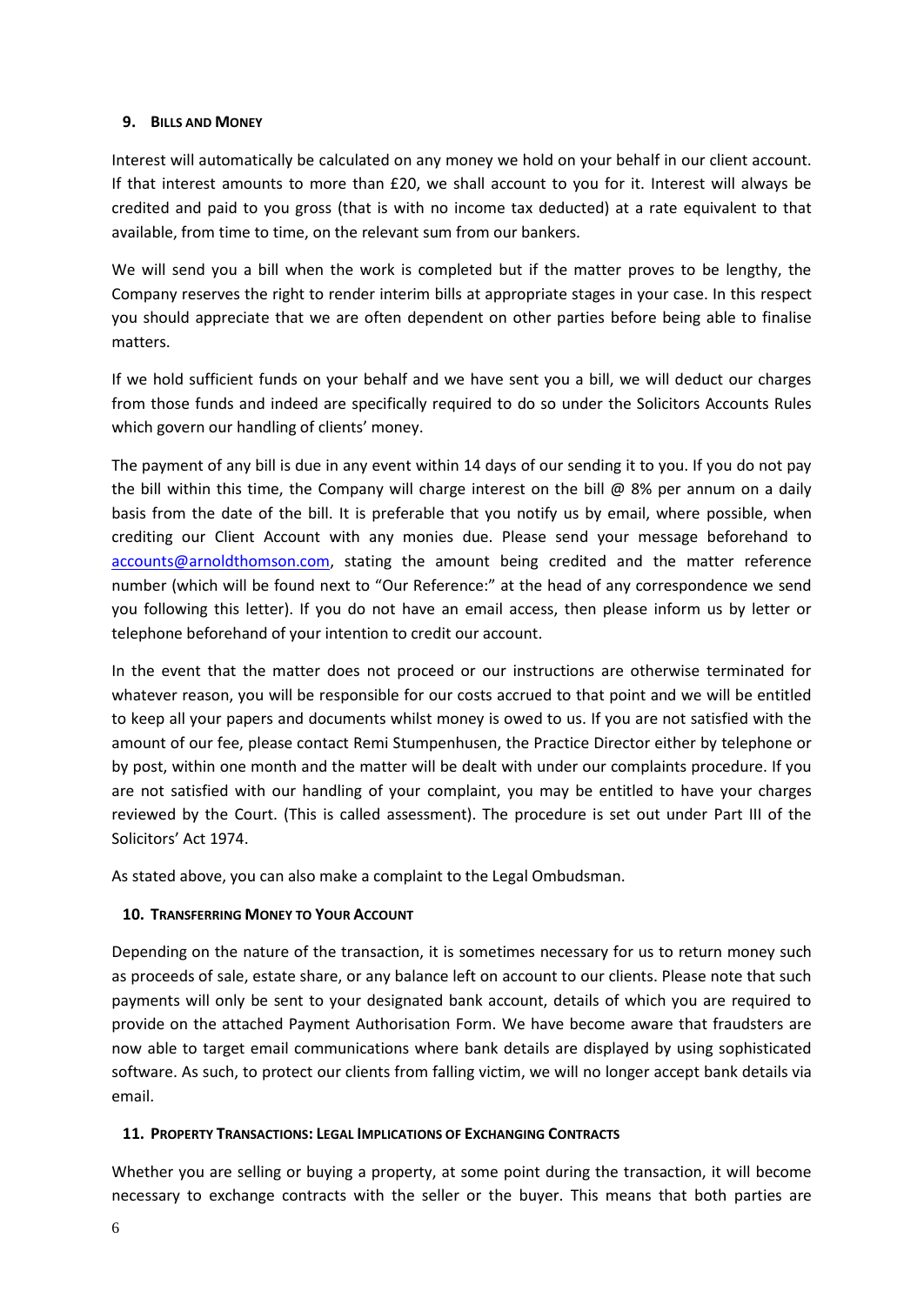committing themselves to fulfil their obligations under the contract and at this point, the legal implications become applicable to the point that neither party may withdraw from or vary the terms of the contract without the express consent of the other. Prior to exchanging contracts, it is imperative for both parties to agree on a date for completion.

Completion, as the title suggests, is when funds for the purchase are transferred from the buyer's solicitors to the seller's solicitors or vice versa. This date will then be inserted into the contract and both parties are legally bound to finalise the sale/purchase of the property on the stipulated date. Failure to complete may result in the loss of the deposit paid when contracts were exchanged, if you are the buyer, as well as legal action being brought by the buyer, if you are the seller, for compensation and/or an enforcement of your legal obligations under the contract.

We strongly advise our clients therefore, to be certain of their ability to complete on an agreed date prior to exchanging contracts.

### **12. PLANNING LEGISLATION**

We are not experts on planning matters and will not advise you on the planning implications of your proposed purchase unless specifically requested to do so by you, otherwise than by reporting to you on any relevant information provided by the results of the "local search".

#### 13. **OTHER PROPERTY DISCLAIMERS**

Unless specifically agreed with you, we shall not conduct physical inspection of any property nor do we advise on the valuation of a property, the suitability of your mortgage or any other financial arrangements. These must be discussed with the appropriate experts. We shall not advise generally on environmental liabilities where we shall assume, unless you inform us otherwise, that you are making your own arrangements for any appropriate environmental survey or investigations. Where there is a lender involved and especially where we are also acting on their behalf, we may however, need to obtain on the lender's behalf and at your expense, an environmental search. Although we will provide you and your lenders, where applicable, with a report on the actual results obtained from the searches we conduct, please note that such report will not extend to any expert advice on the issues relating to the possible contamination of any land which may be relevant to your purchase. This is because we are not qualified to advise on such issues.

#### **14. TAX ADVICE**

Unless we specifically confirm otherwise in writing to you, we are not advising you in relation to any taxation consequences of any of the work we may carry out for you under this retainer. You may, therefore, wish to seek such advice from your own accountants or specialist tax consultants to whom, if you so wish and if you so instruct us in writing, we shall be pleased to furnish information from our file.

#### **15. OBLIGATIONS TO LENDERS**

Where we act for both lender and borrower in the creation of a mortgage or charge over a property, we become duty bound to reveal fully to your lender, all relevant facts about your purchase and the mortgage advance on offer. Our report to your lender may therefore include but may not be limited to any change in purchase price, any discount scheme, cash back payments or contribution from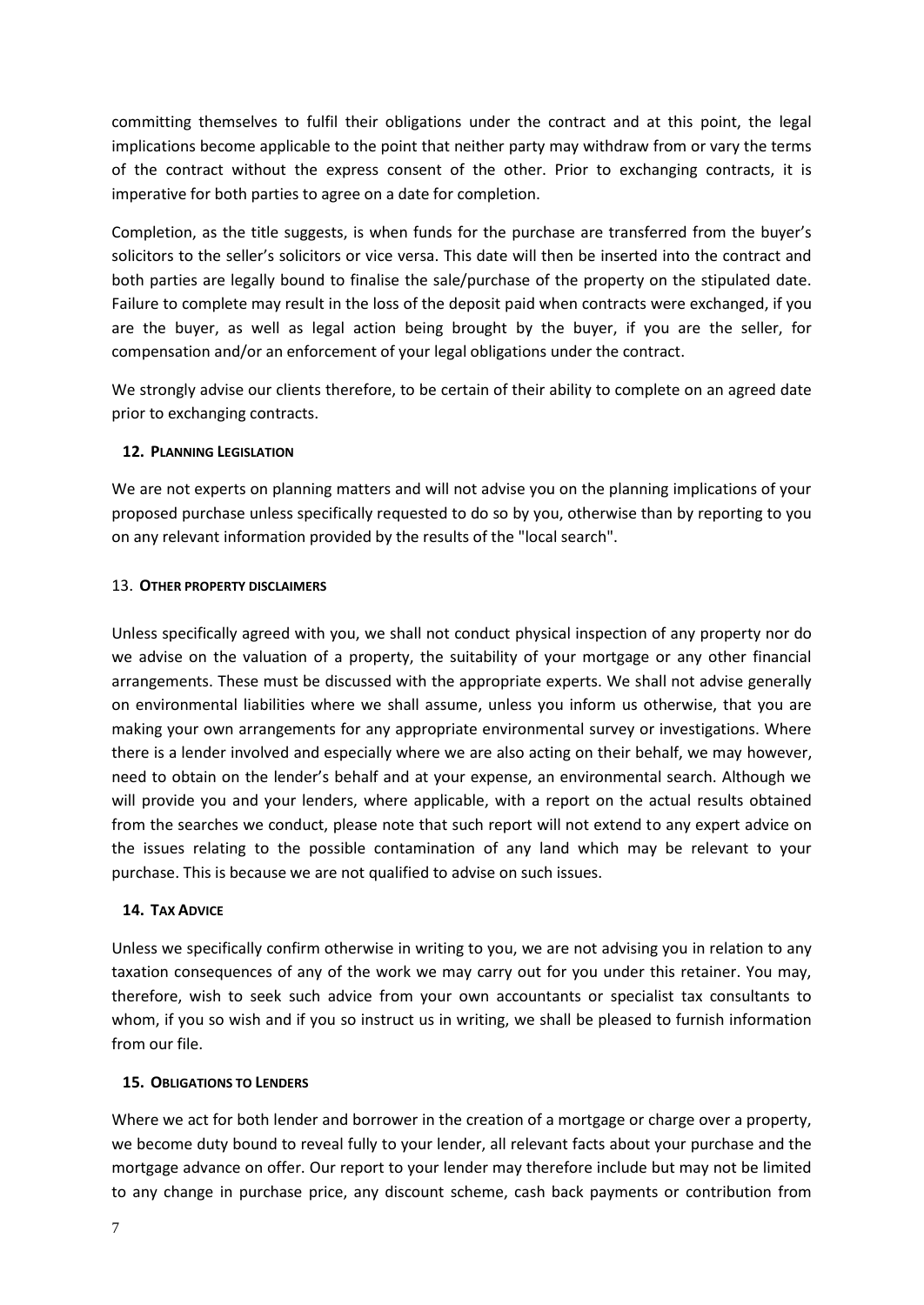others towards the purchase, as well as any other information we deem relevant to the transaction, which may not already be known to your lender.

You must therefore consent to the disclosure of any relevant information we receive to your lenders. If for whatever reason, you are not willing to give consent, we will regrettably be unable to continue to act for you and your lenders. If you need further information regarding this, please let us know. Otherwise, by confirming your instructions to us you are deemed to have given your consent.

# **16. DATA PROTECTION & YOUR PERSONAL DATA:**

The personal data we collect from you is primarily for the provision of legal services to you and for associated purposes, which may include the storage of your documents and retention of your data in compliance with our statutory and regulatory obligations. Our collection, use and retention of your personal data is subject to the GDPR Rules (which are enforceable from the  $25<sup>th</sup>$  of May 2018), as well as our duty of confidentiality to you.

In the course of providing you with the required legal services, we may be required to release your personal data or a part thereof to third parties such as the Land Registry or HMR&C, for example. Such release will however be strictly related to your matter and for the sole purpose of carrying out your instructions.

You have a right of access under GDPR to the personal data that we hold about you.

You also have a right to request rectification of any data we hold for you if you believe that the data has become inaccurate.

For any request in relation to the collection, processing and retention of your personal data, please contact Mrs. Stumpenhusen at [rs@arnoldthomson.com.](mailto:rs@arnoldthomson.com)

## **17. STORAGE OF PAPERS AND DEEDS**

We are obliged to inform you of the arrangements in our Company for storage of papers and files, when your matter has been concluded. The completed file consists of paperwork and documents, some of which legally belong to you and some of which is legally ours. This, of course, does not apply to any documents or Wills which you have asked us to store on your behalf.

The Law Society rules on file retention require us to store papers for, in some instances, up to 15 years. Documents in a sale file may be destroyed after 6 years and in a purchase file after 10 years, although this timescale may be varied at our discretion. As some of the papers in your file may legally be your property, we must advise you that we are undertaking this procedure. This gives you the opportunity to ask for any of the original documents to be sent to you so that you can keep them yourself. If you wish to avail yourself of this opportunity, you should write to us and we will forward any papers that are legally yours.

We will usually write to you returning any documents which are not needed for the file, but if there is something which you specifically require, you should confirm this to us within two months of the date of completion of the transaction.

You should be aware that where property is registered at HM Land Registry, the Registry now operates a paperless deeds system. If we register you as the owner of property we no longer receive a Land or Charge Certificate – simply a copy of the entries recorded on the Land Registry database.